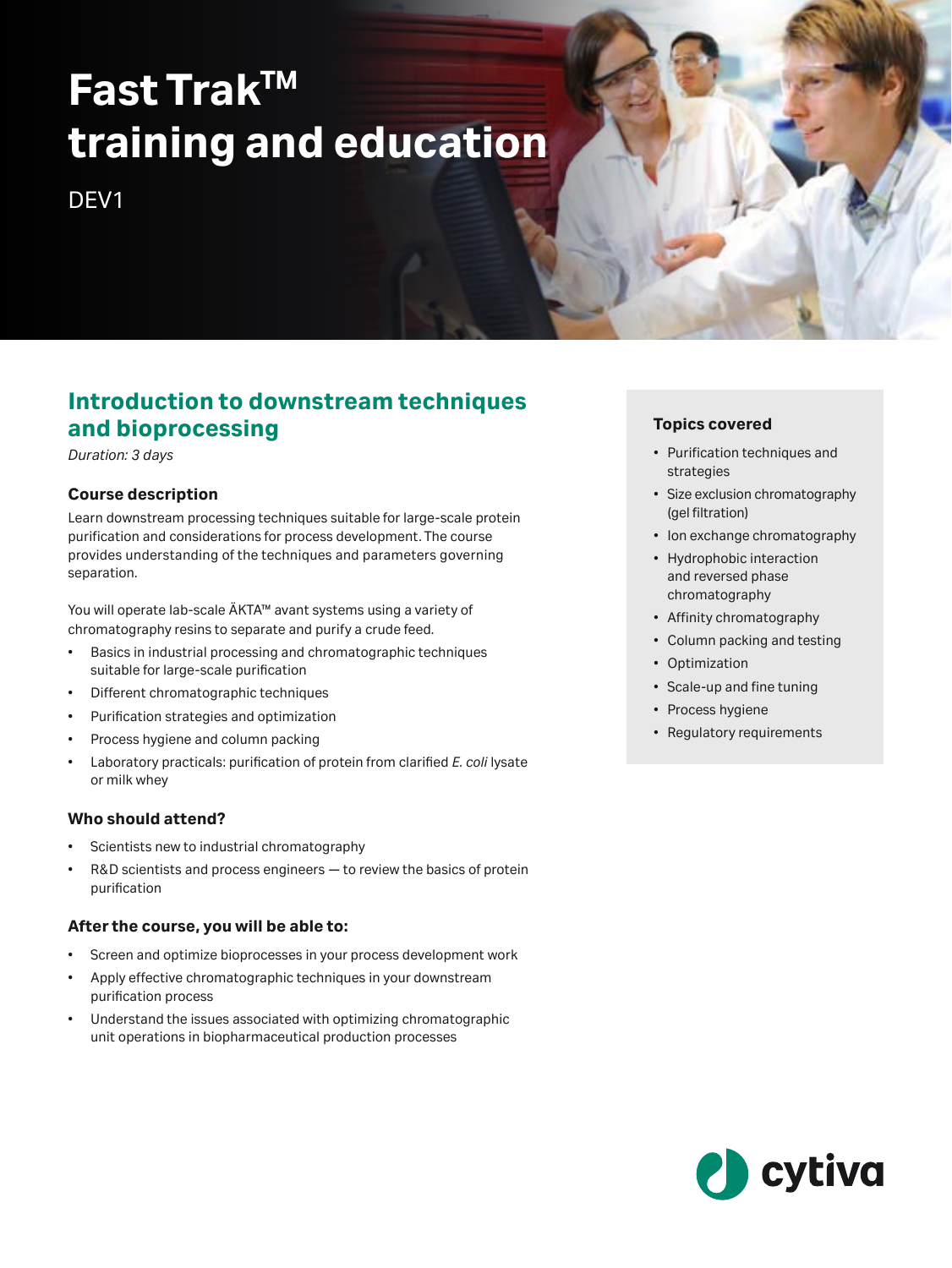#### **2022 pricing**

| Fast Trak™ Center | <b>List Price</b> | <b>Product Code</b> |
|-------------------|-------------------|---------------------|
| USA, Marlborough  | 3996 USD          | 29031036            |
| Sweden, Uppsala   | 3080 EUR          | 29030918            |
| Germany, Munich   | 3080 EUR          | 29237708            |
| India, Bangalore  | Contact us        | 29099332            |
| Korea, Songdo     | 2 600 000 KRW     | 29244577            |
| China, Shanghai   | 16370.20 CNY      | 29012012            |
| Singapore         | 2709 SGD          | 29012138            |
| Japan, Tokyo*     | 106 800 JPY       | 28904066            |

\* Abbreviated course, combined with DEV2

# **General course information**

Fast Trak™ Education is one means by which Cytiva provides application training in the various aspects of bioprocessing. The courses are designed to provide a learning experience for process development and manufacturing staff.

Fast Trak™ offers training courses on column packing, basic chromatography, optimization and scale-up for both pilot and production scales. We also offer courses on validation issues and chromatography theory. The courses are offered in a variety of formats to meet your unique learning needs, including lab-based courses, live virtual classes, self-paced e-learning courses, and custom courses that can be delivered at your premises.

### **Cancellation policy**

In case you need to cancel your registration, the following charges will apply:

- 30 to 21 days prior to course: 50% of course fee
- 20 to 8 days prior to course: 80% of course fee
- 7 days or less prior to course: 100% of course fee

If you are unable to attend after registered, you may send a colleague in your place or attend another course.

Cytiva reserves the right to modify course location, course material, substitute speakers, or to cancel the course. If the course is cancelled, registrants will be notified as soon as possible and will receive a full refund of paid fees. Cytiva will not be responsible for airfare penalties or other costs incurred due to a course cancellation.

#### **Course certificate**

Upon completion of the course, each participant receives a course certificate in which course name and course date is stated.

#### **Course evaluation**

At the end of each course, you will be asked to fill in a course evaluation form. We value your opinion of the course, the speakers, the material, and presentations and use this feedback to continuously improve the courses and their contents.